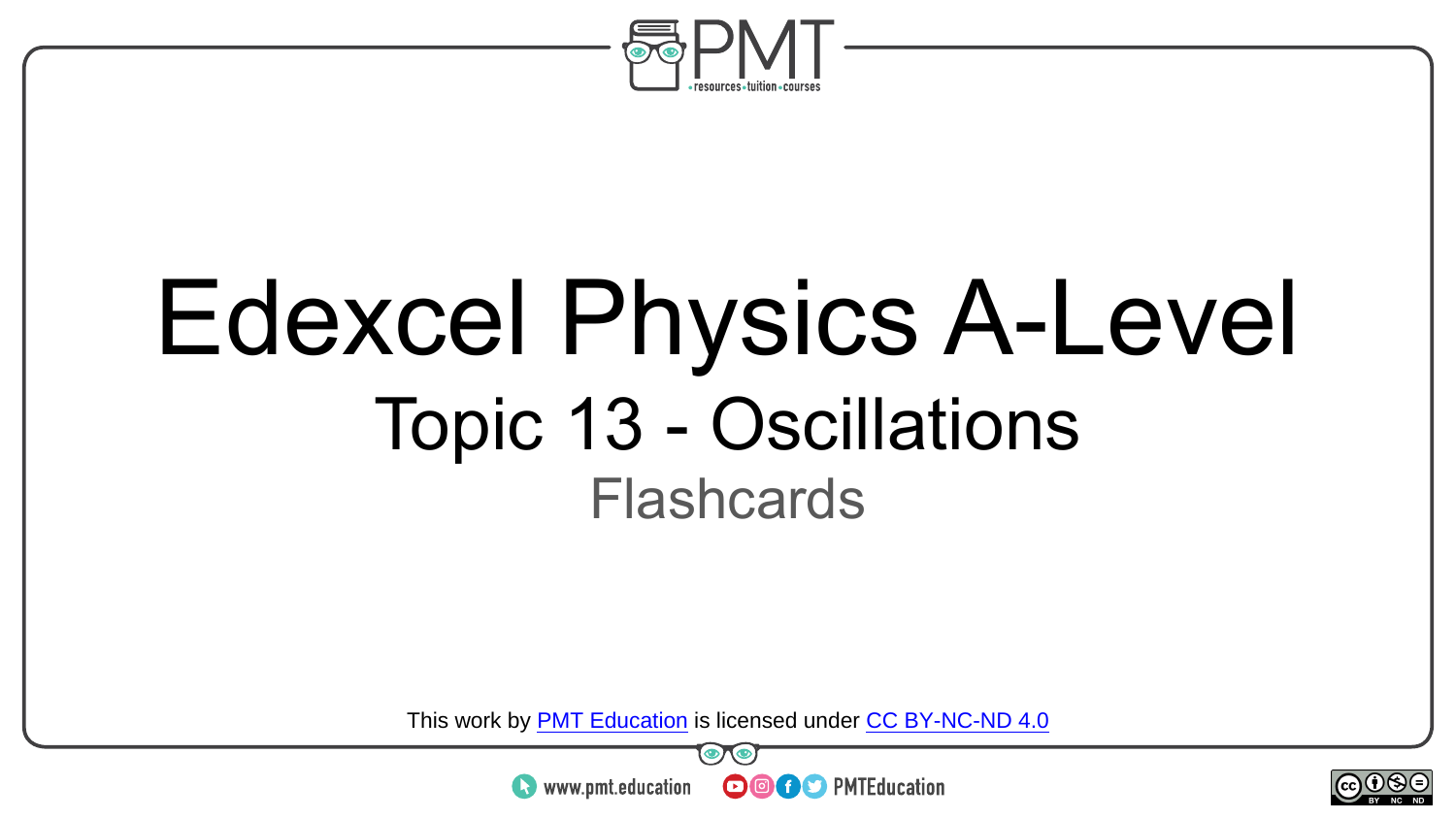

### What are the two conditions required for an object to oscillate with SHM?



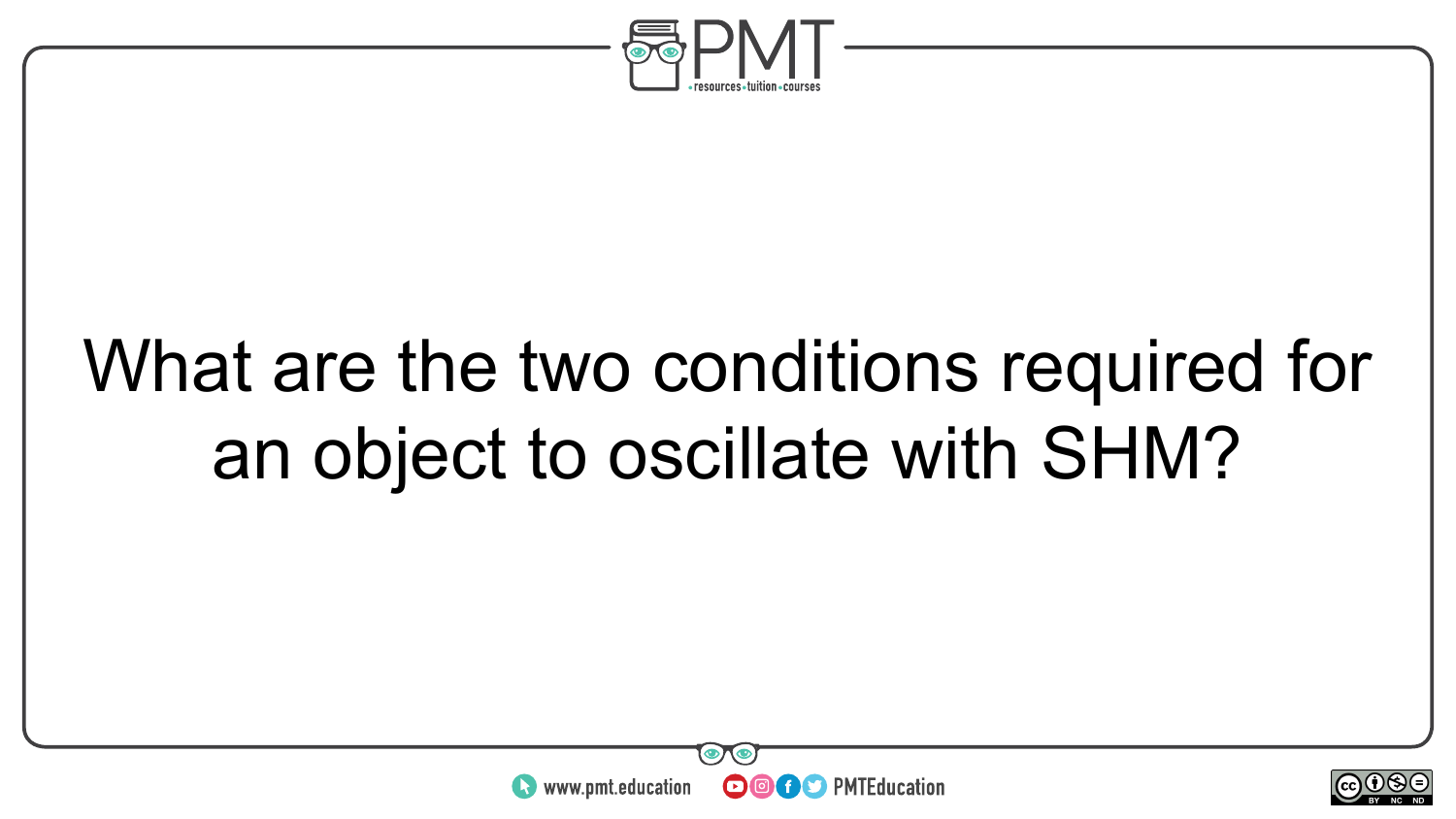

What are the two conditions required for an object to oscillate with SHM?

- 1. The restoring force is directly proportional to the displacement.
- 2. The restoring force always acts towards the equilibrium position.

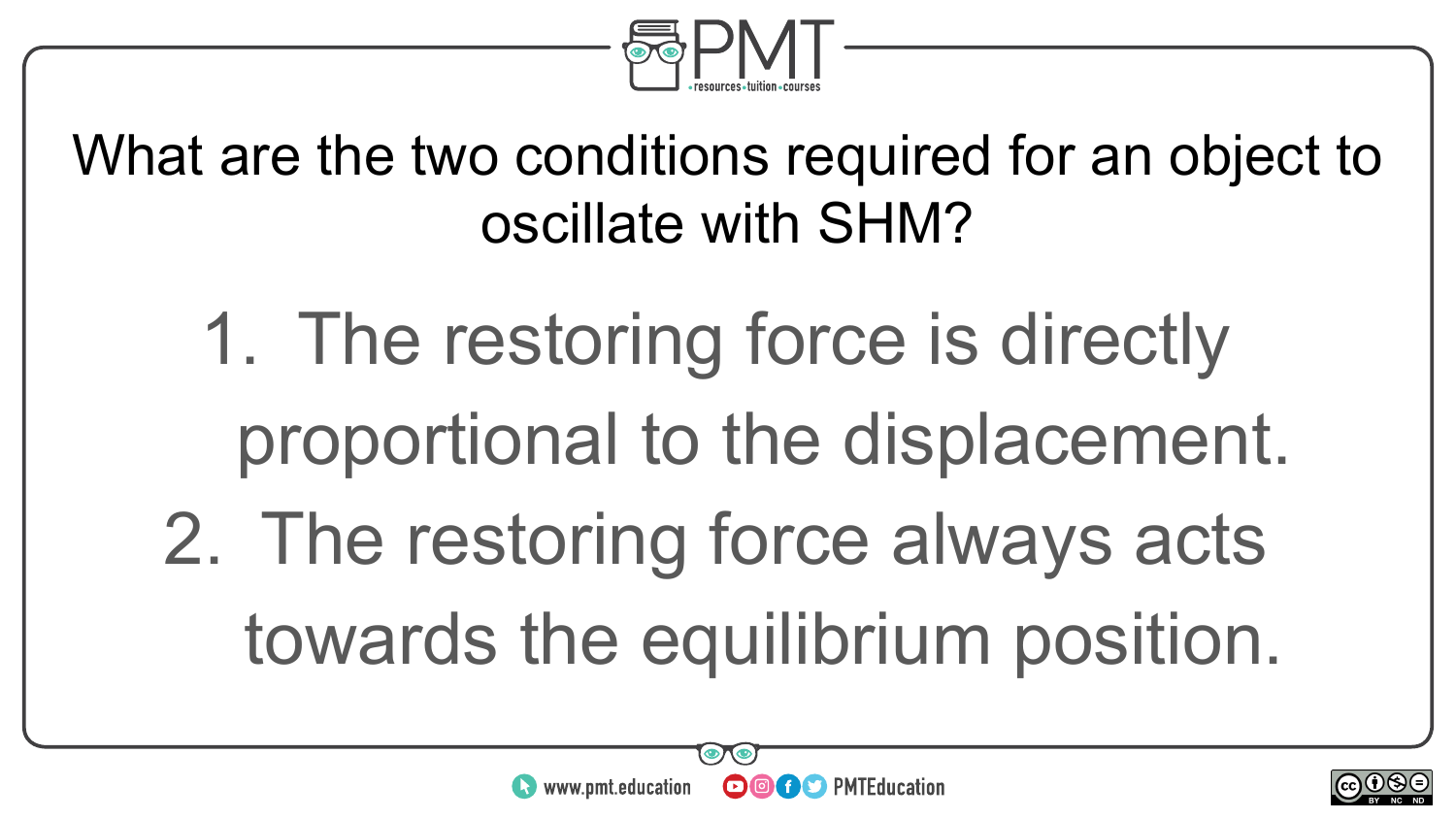

### What is angular frequency?



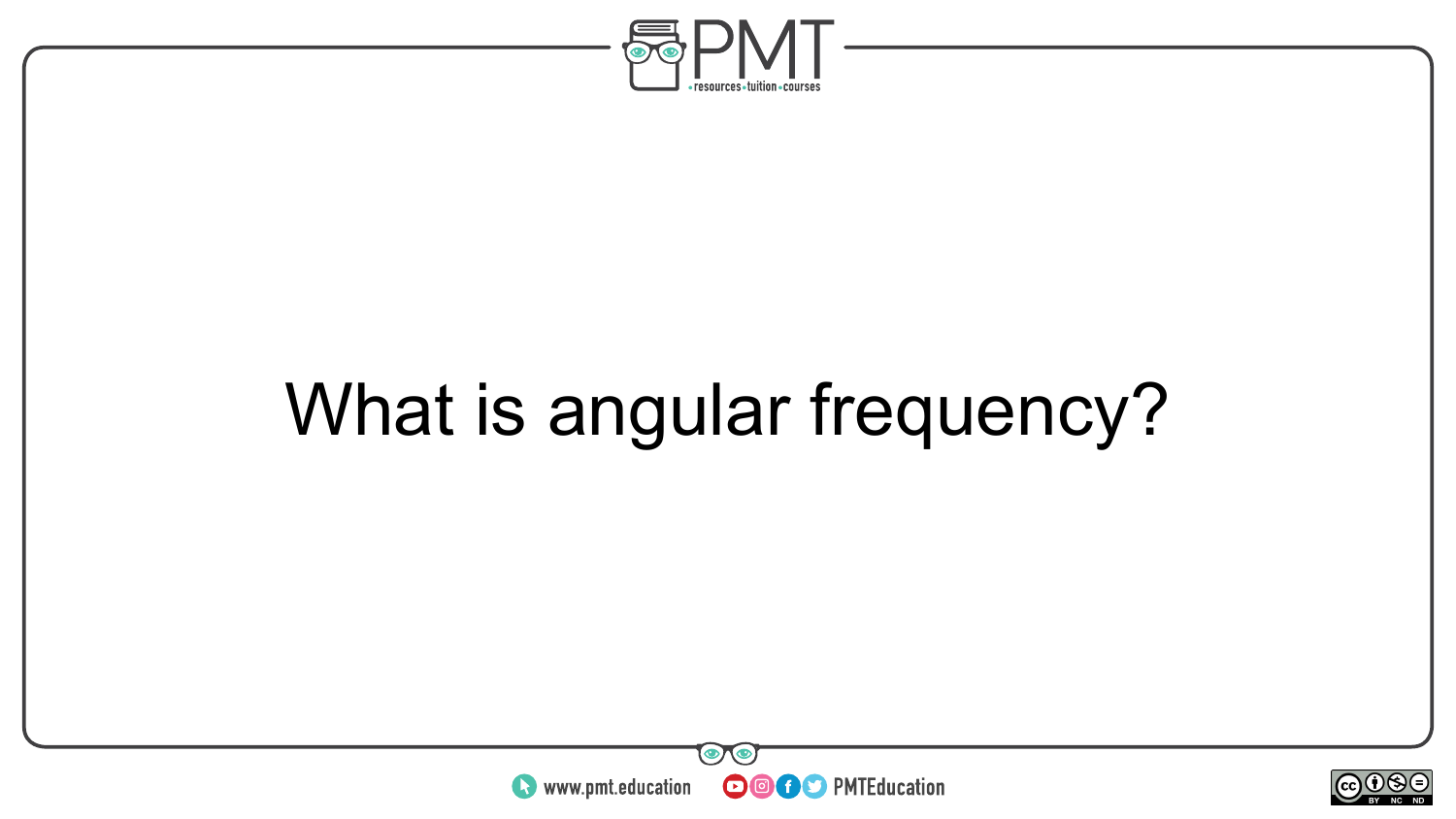

#### What is angular frequency?

## Angular frequency is a measure of the rate of rotation of an object.



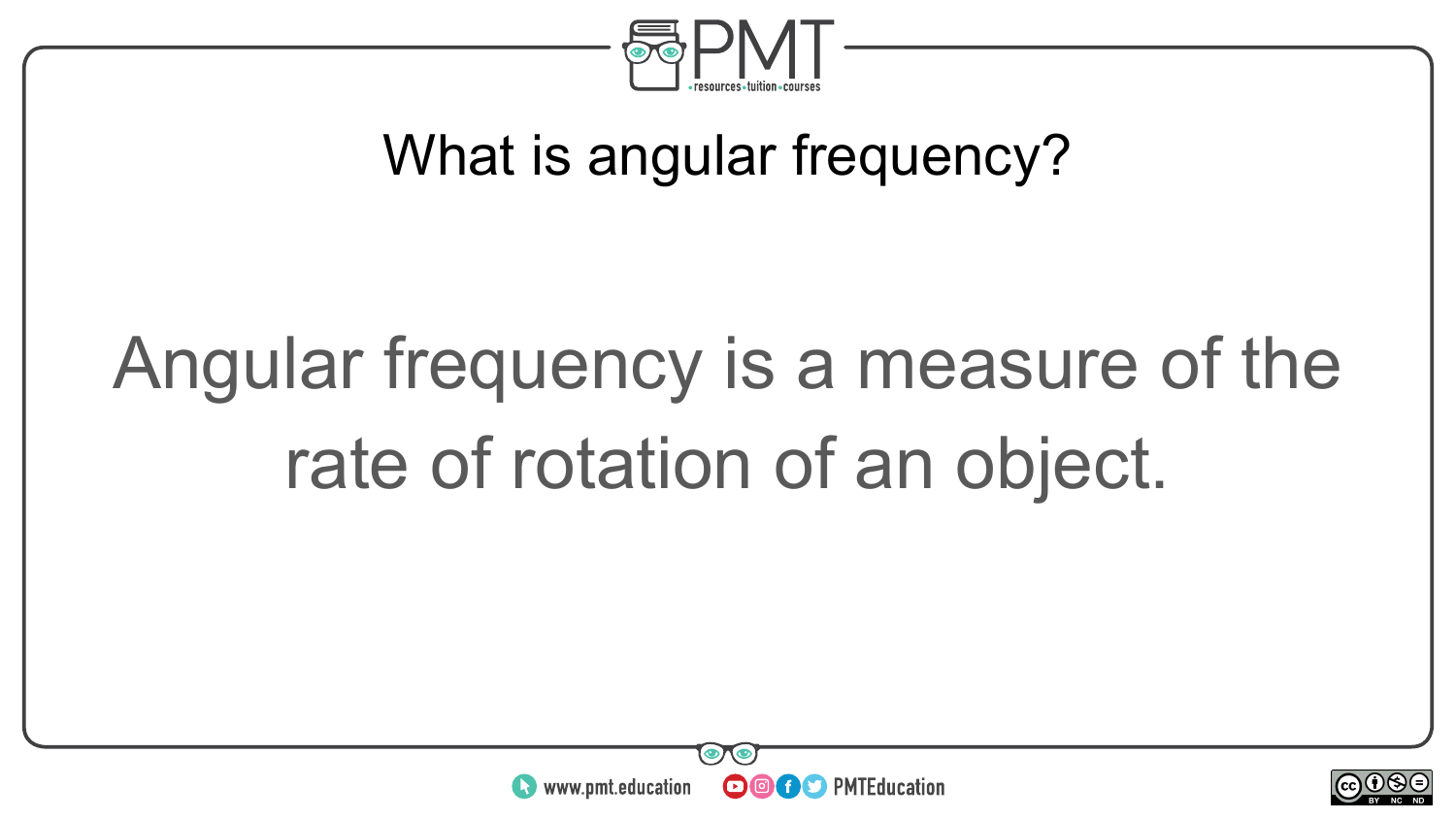

### Give **two** equations for angular frequency.



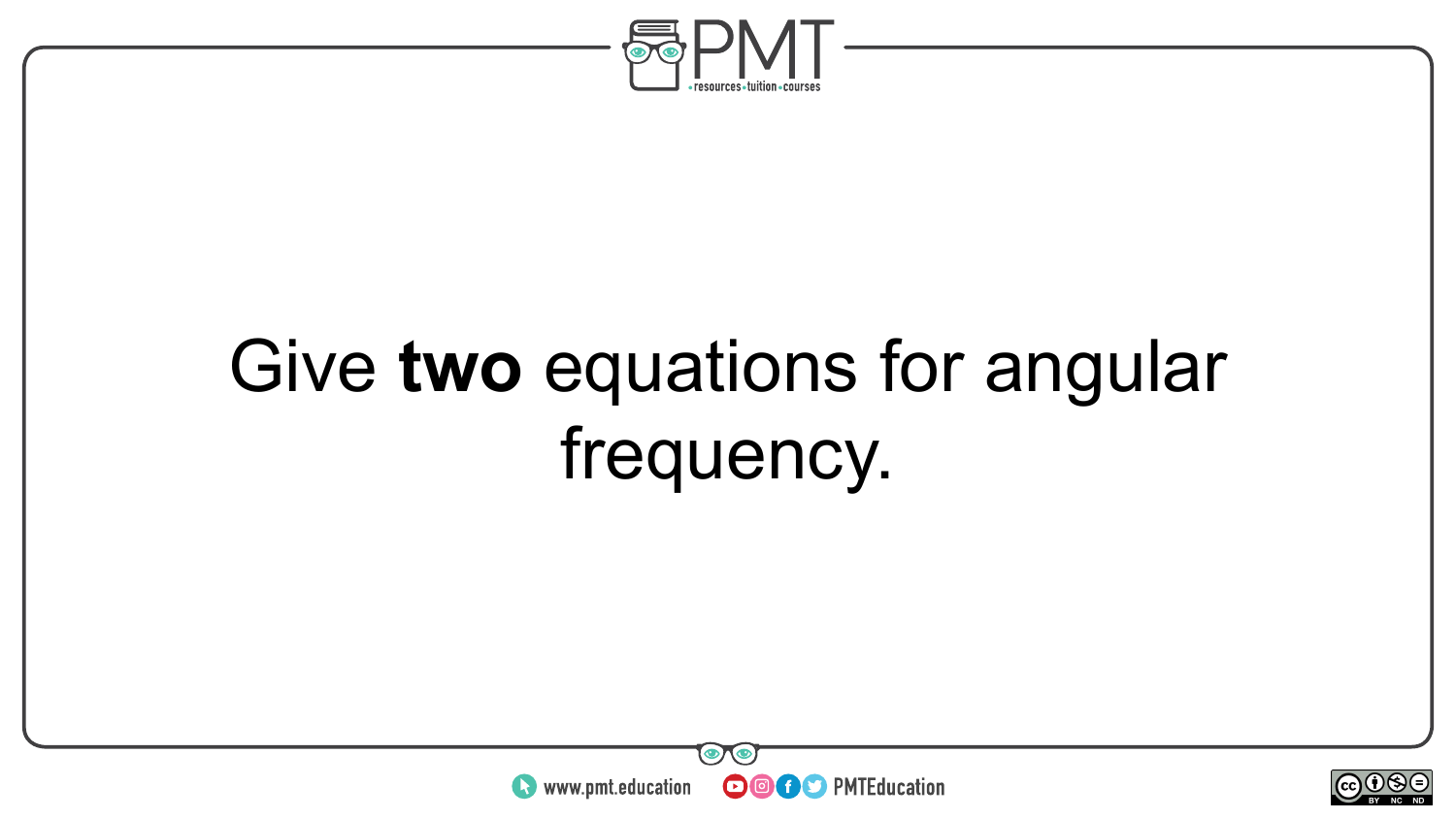

#### Give **two** equations for angular frequency.

⍵*= 2π/T*

⍵*= 2πf*



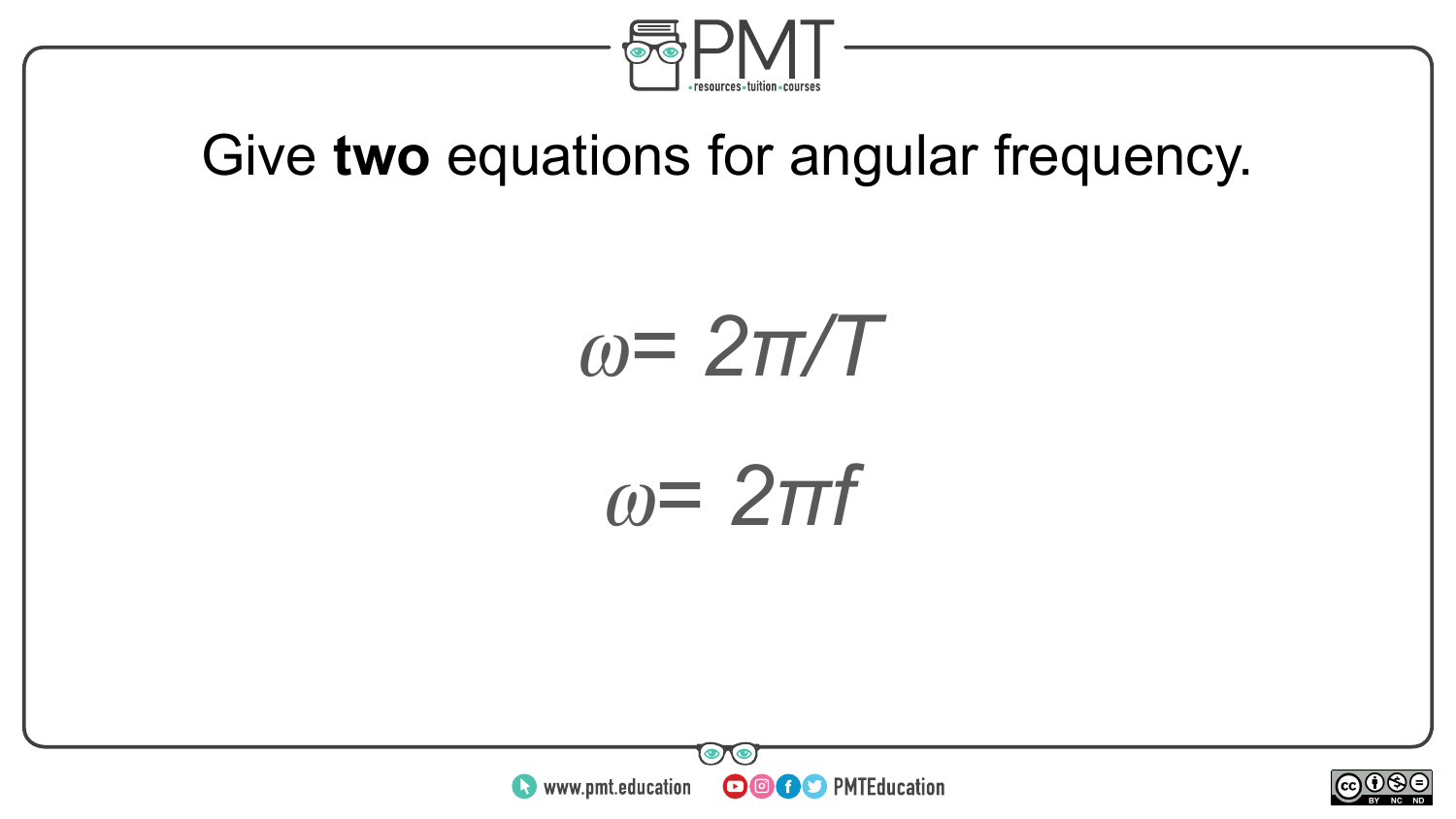

### What are the two types of oscillations that an object can experience?



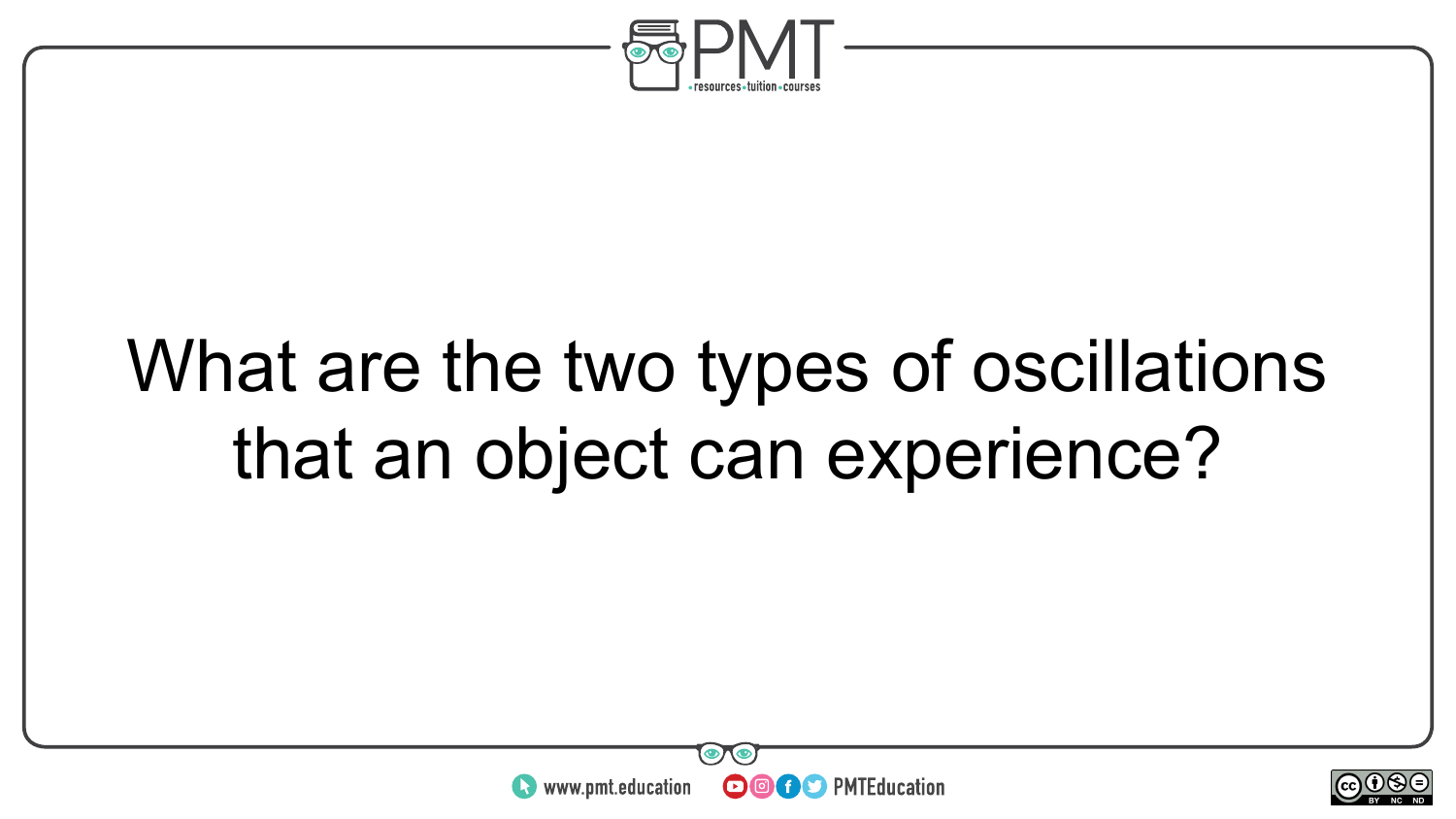

#### What are the two types of oscillations that an object can experience?

### 1. Free oscillations 2. Forced oscillations



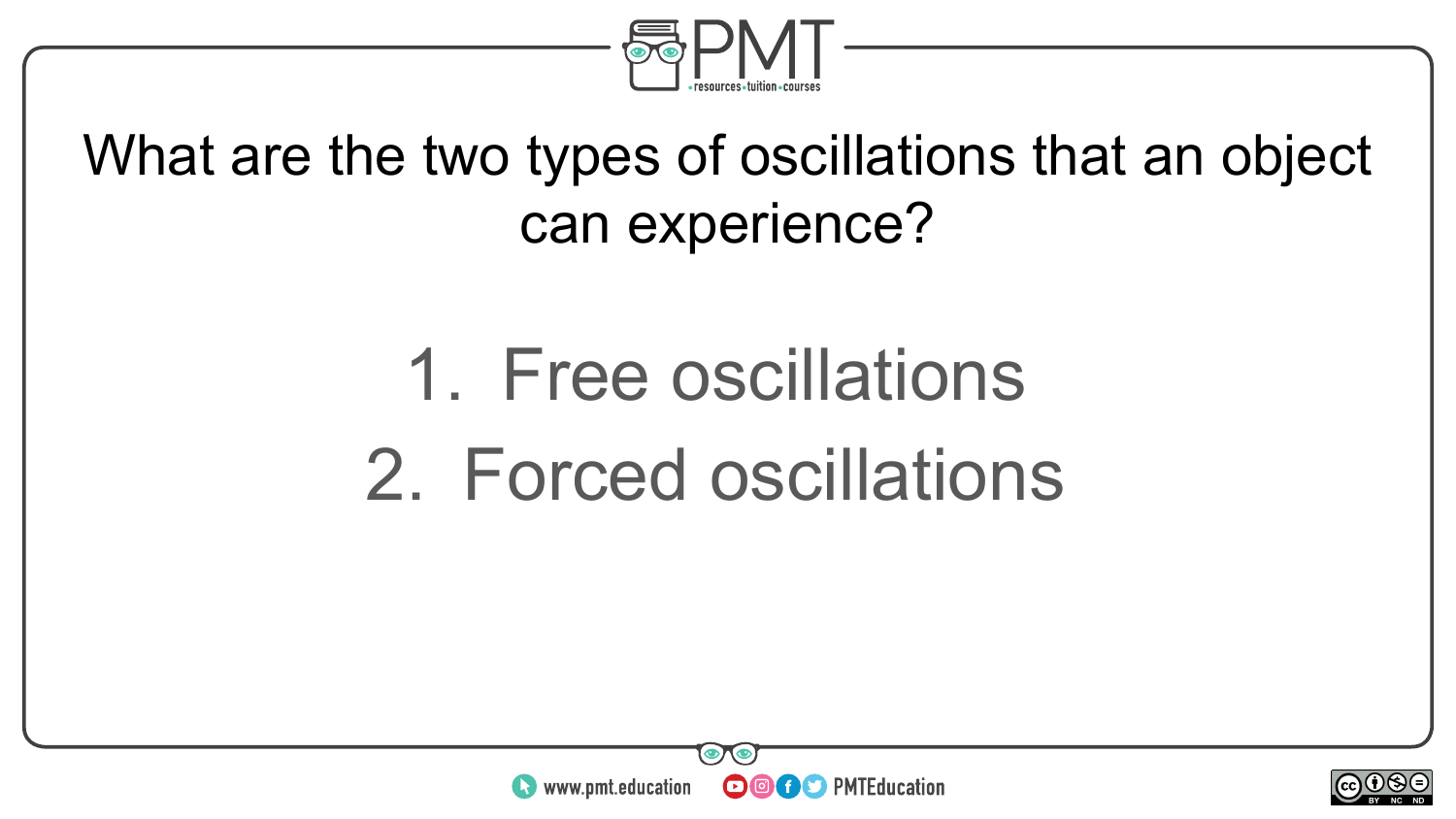

### What is the frequency of a freely oscillating object equal to?



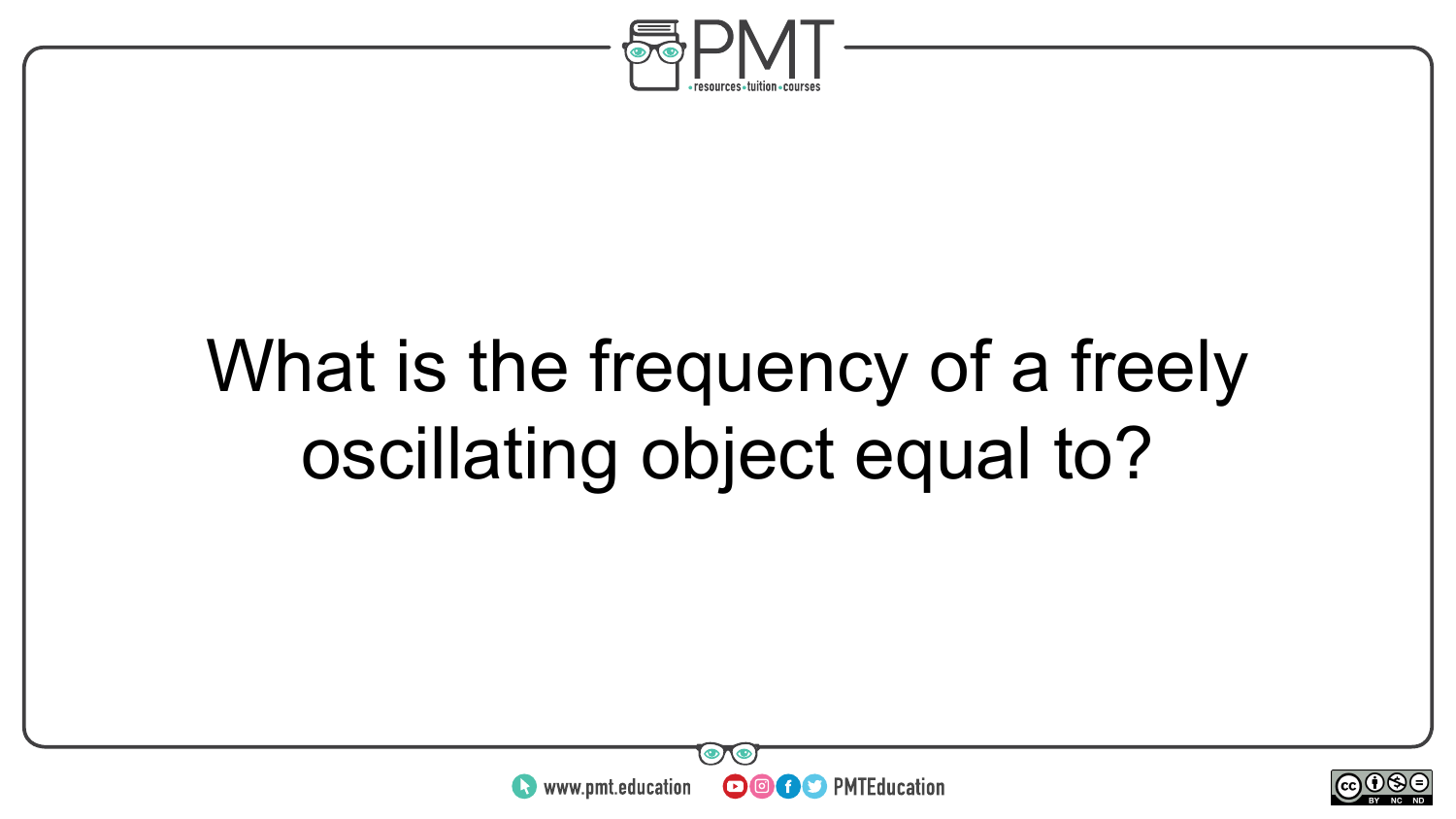

#### What is the frequency of a freely oscillating object equal to?

## Freely oscillating object will vibrate at their natural frequency.



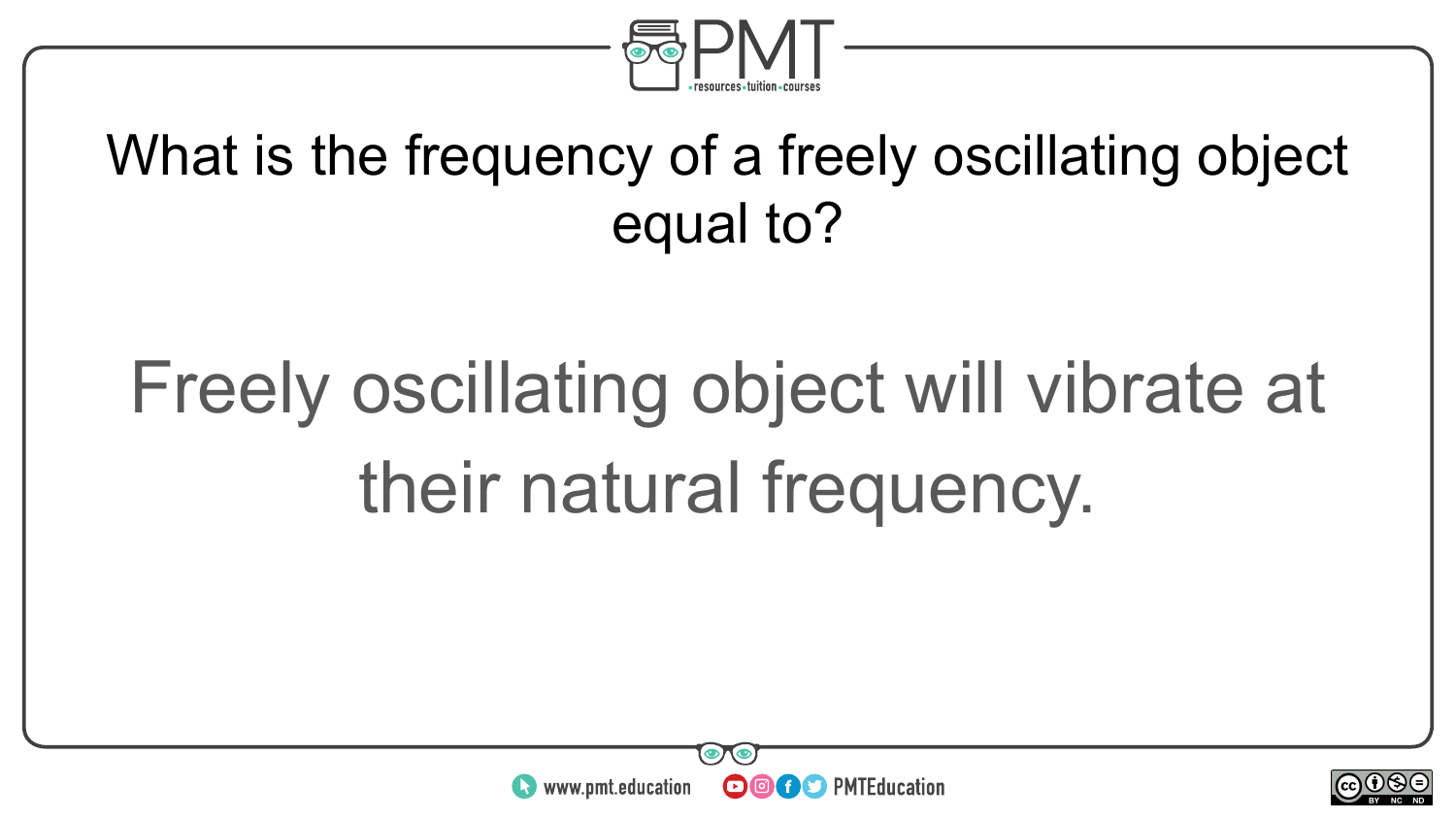

### What is resonance?



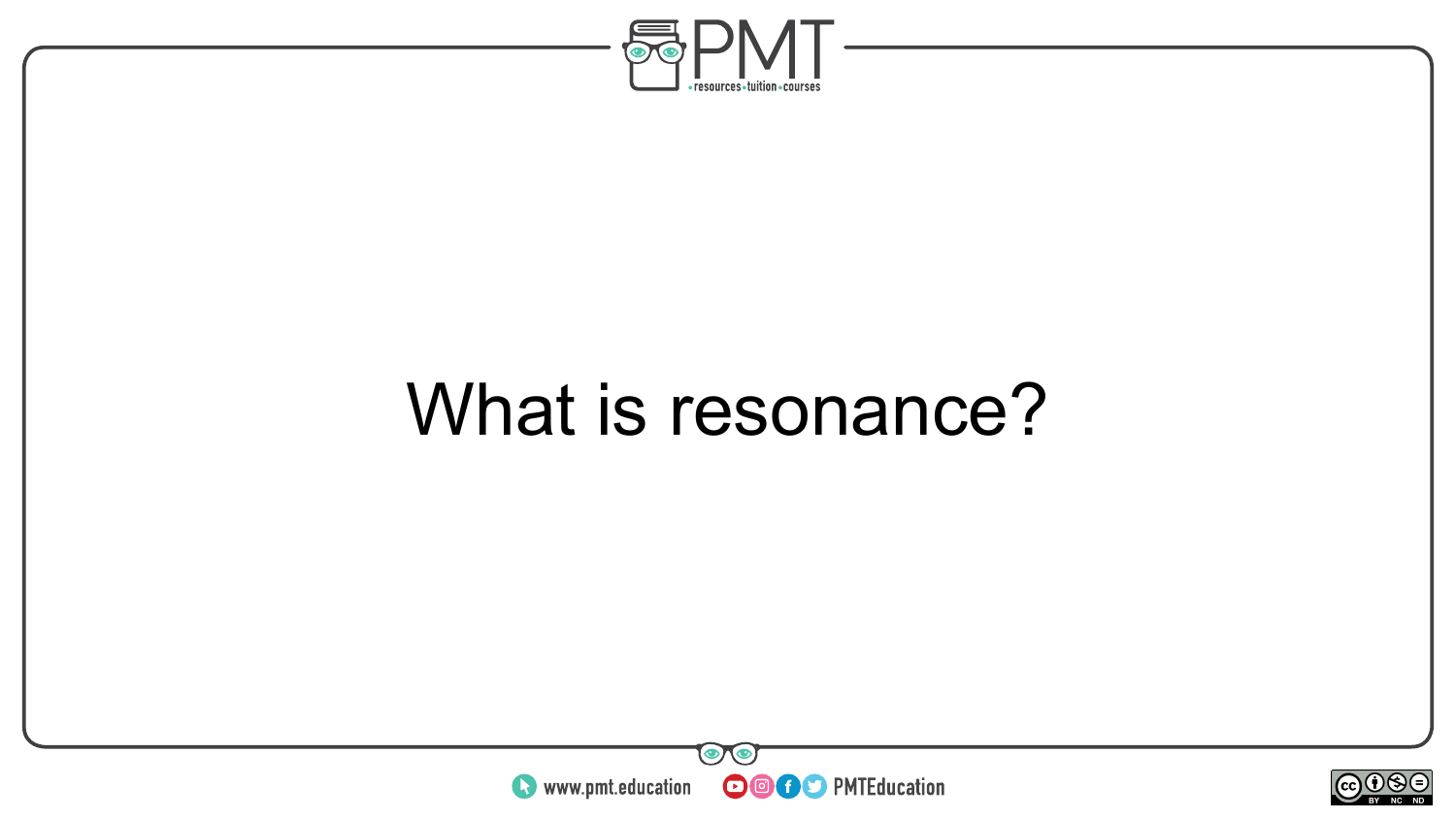

What is resonance? Resonance is where the amplitude of oscillations of an object drastically increase due to gaining an increased amount of energy from the driving force. This occurs when the driving frequency equals the natural frequency of the object.

**OOOO** PMTEducation

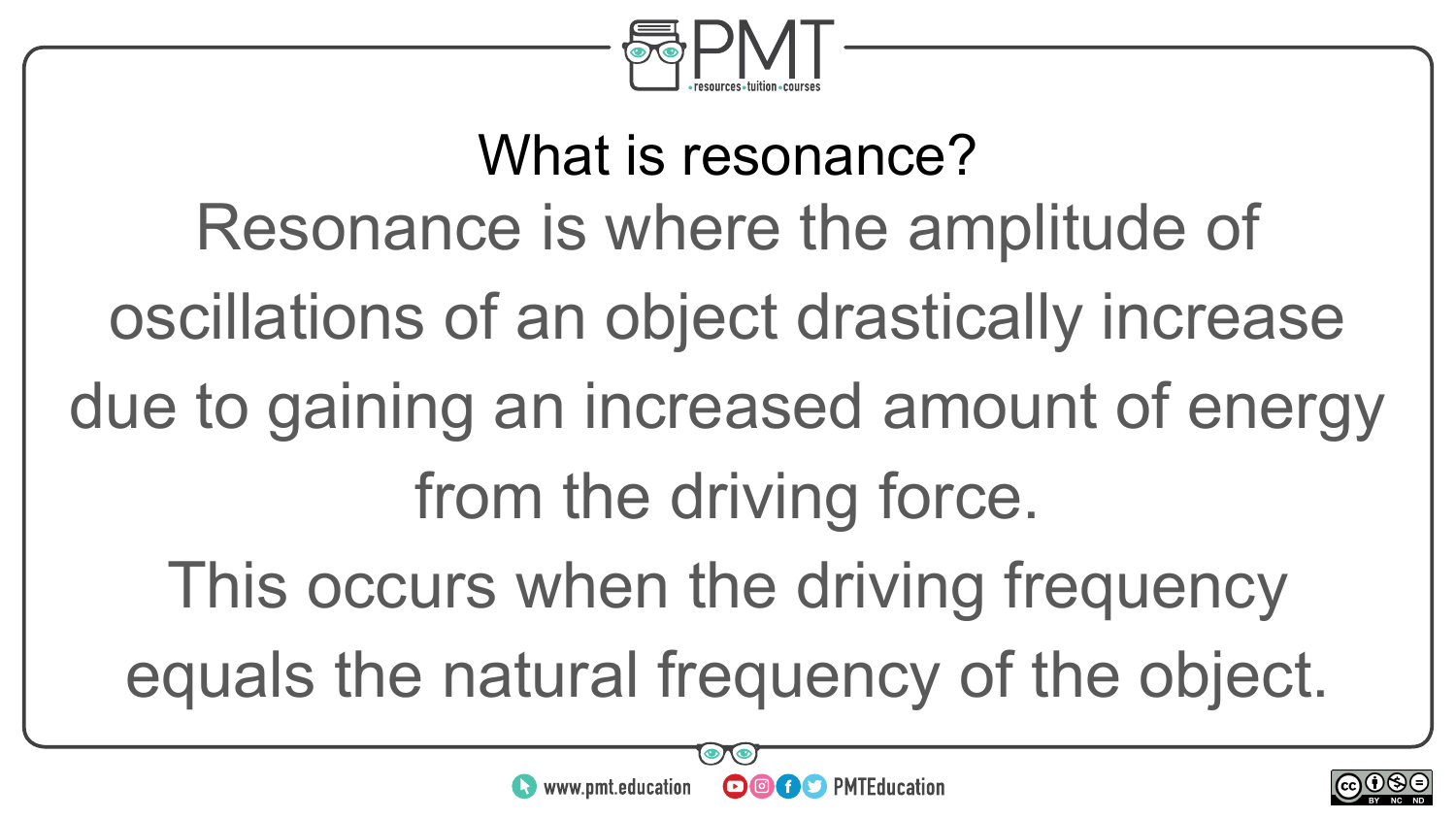

### What can be said about an object undergoing resonance?



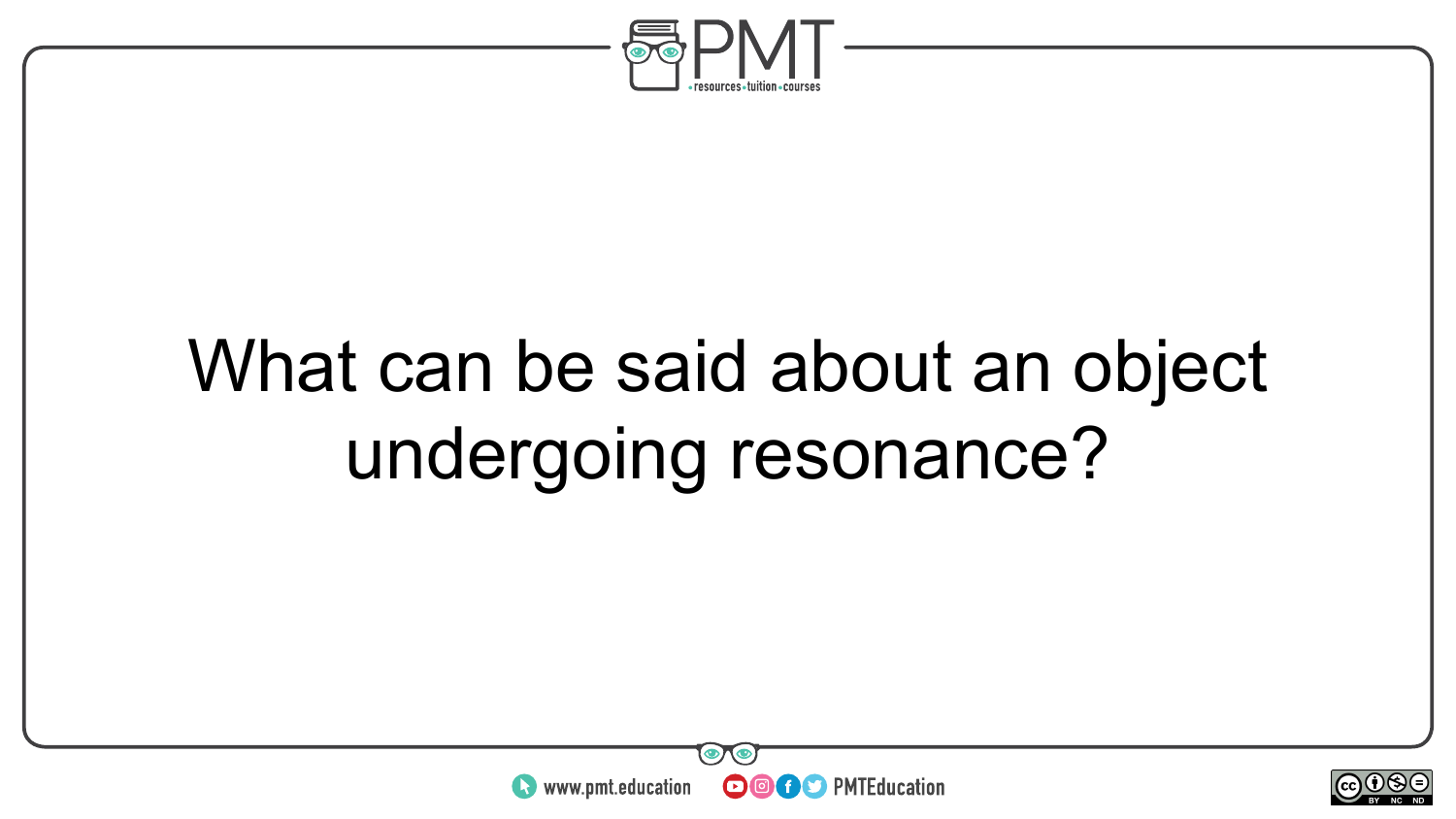

#### What can be said about an object undergoing resonance?

# The object will be oscillating at its maximum amplitude and the rate of energy transfer is at a maximum.



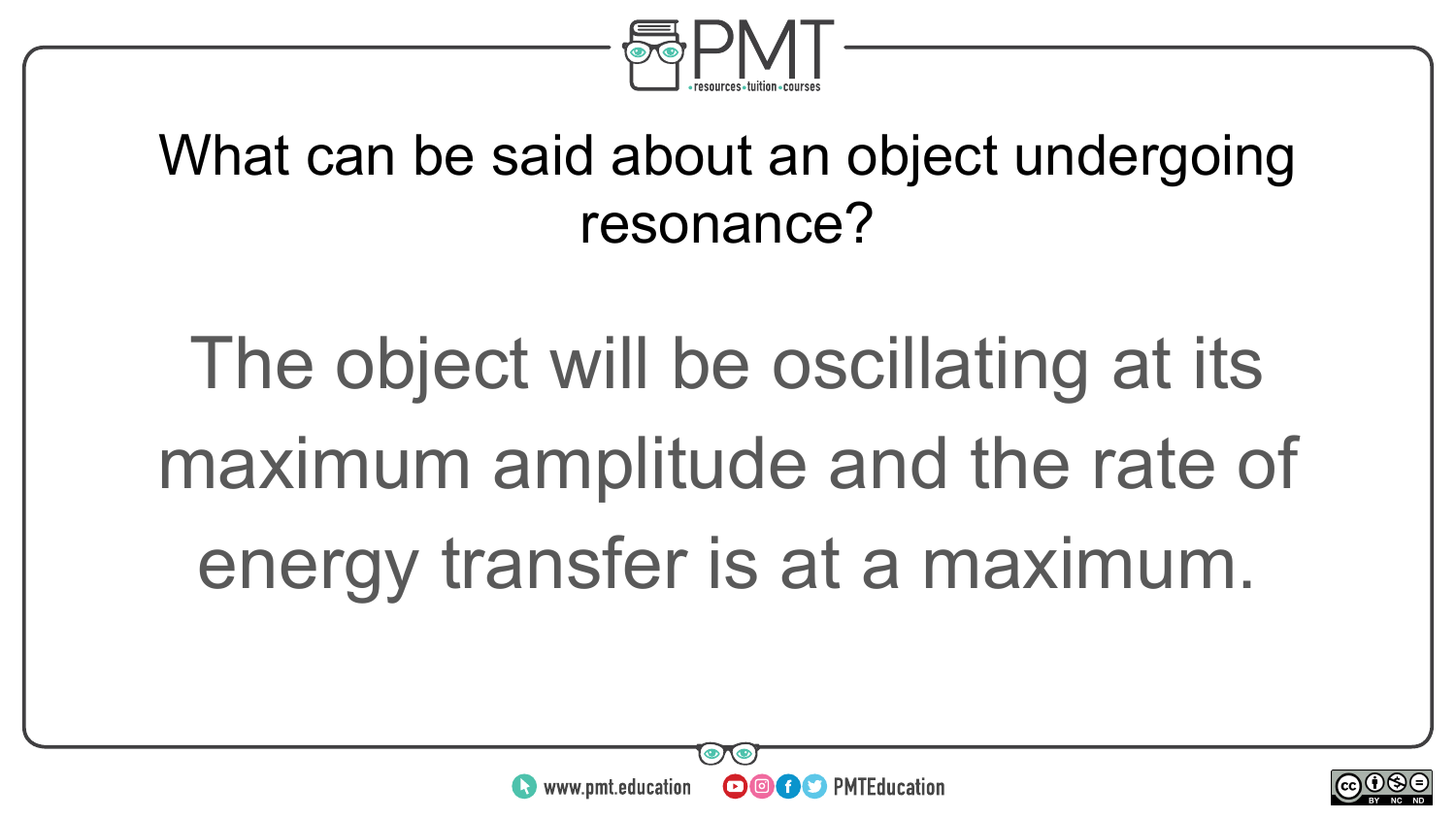

### What is damping?



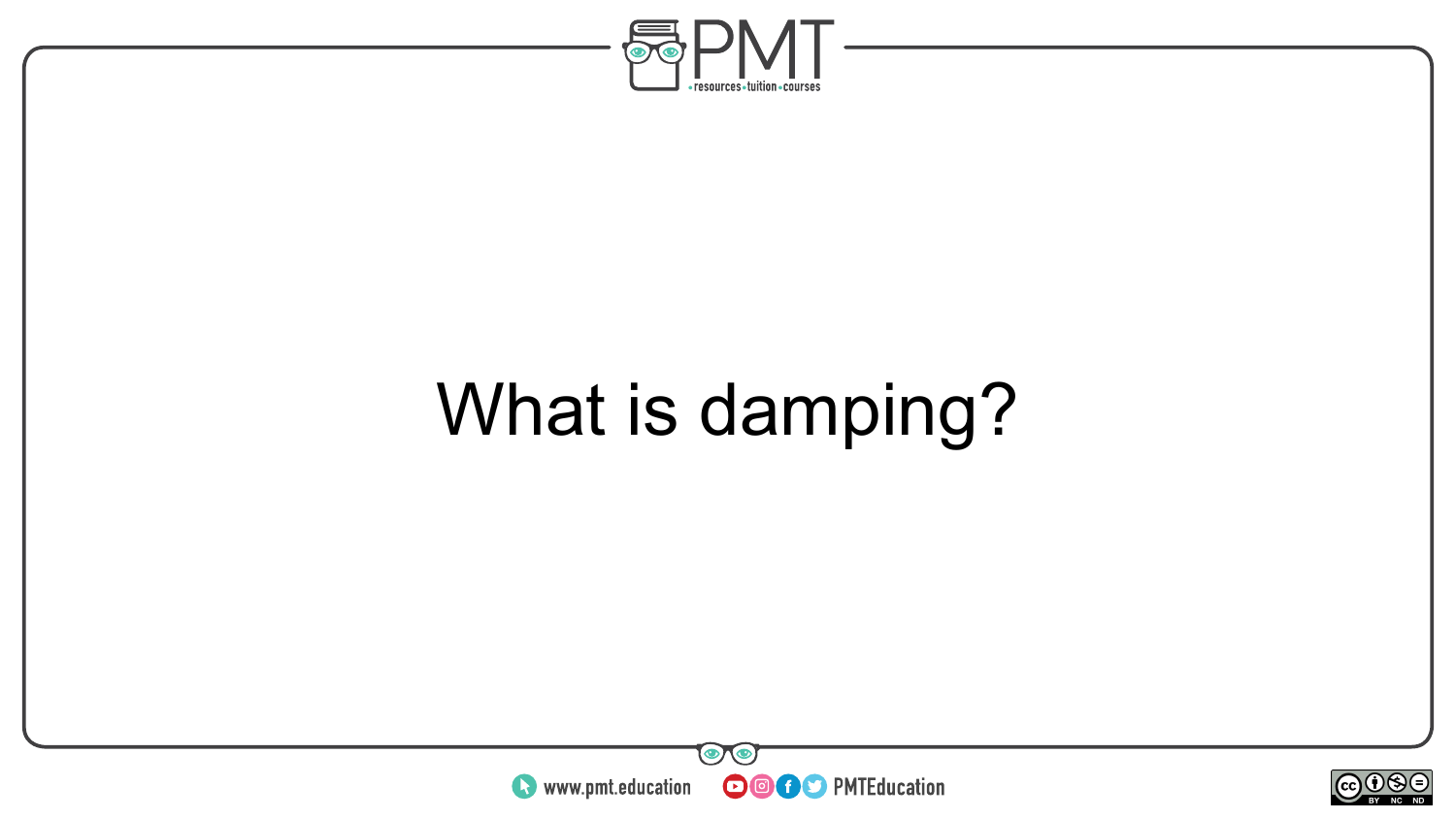

#### What is damping?

## Damping occurs when energy is lost from an oscillating system due to an external force acting on it.



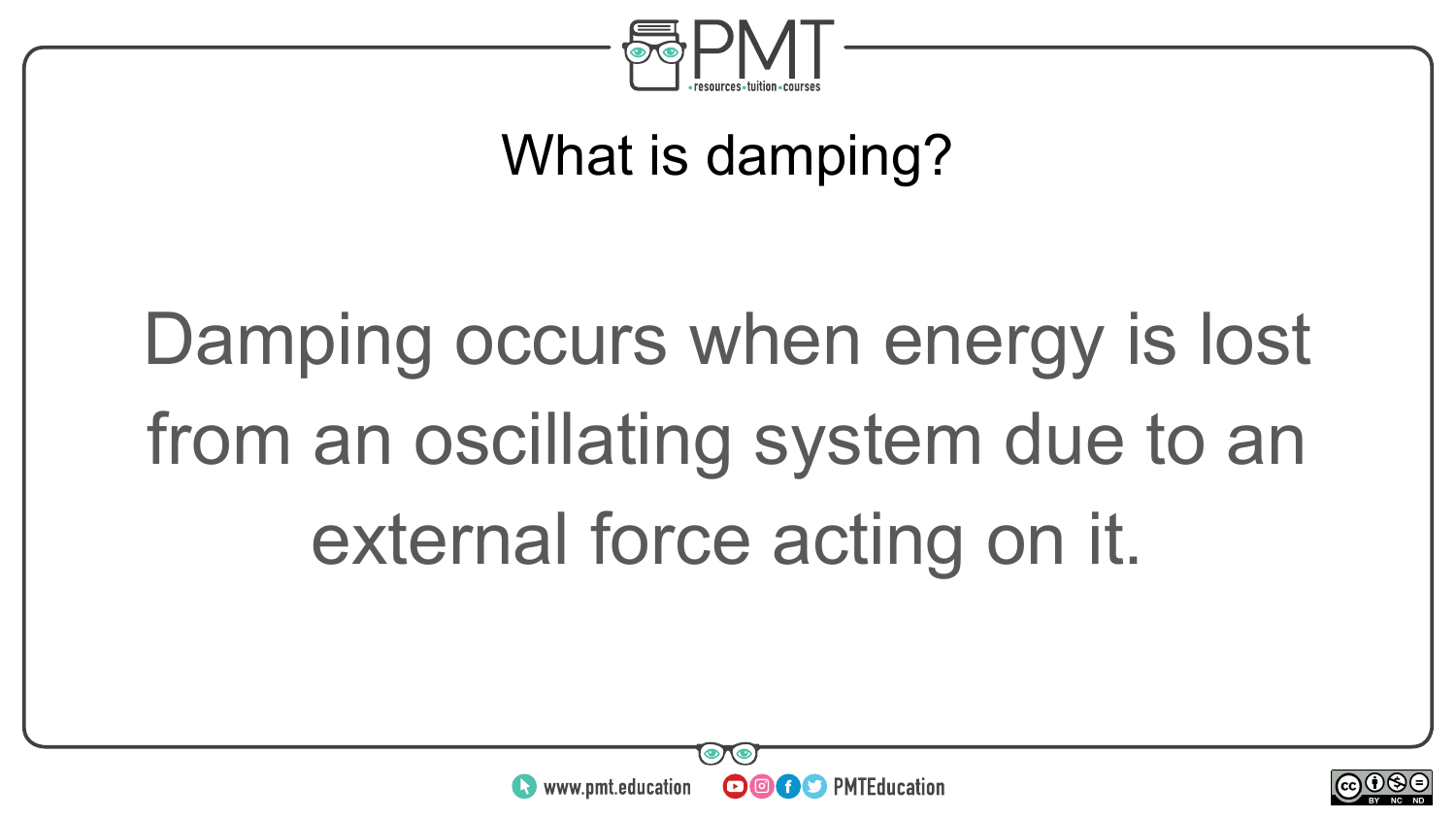

### What are the three types of damping?



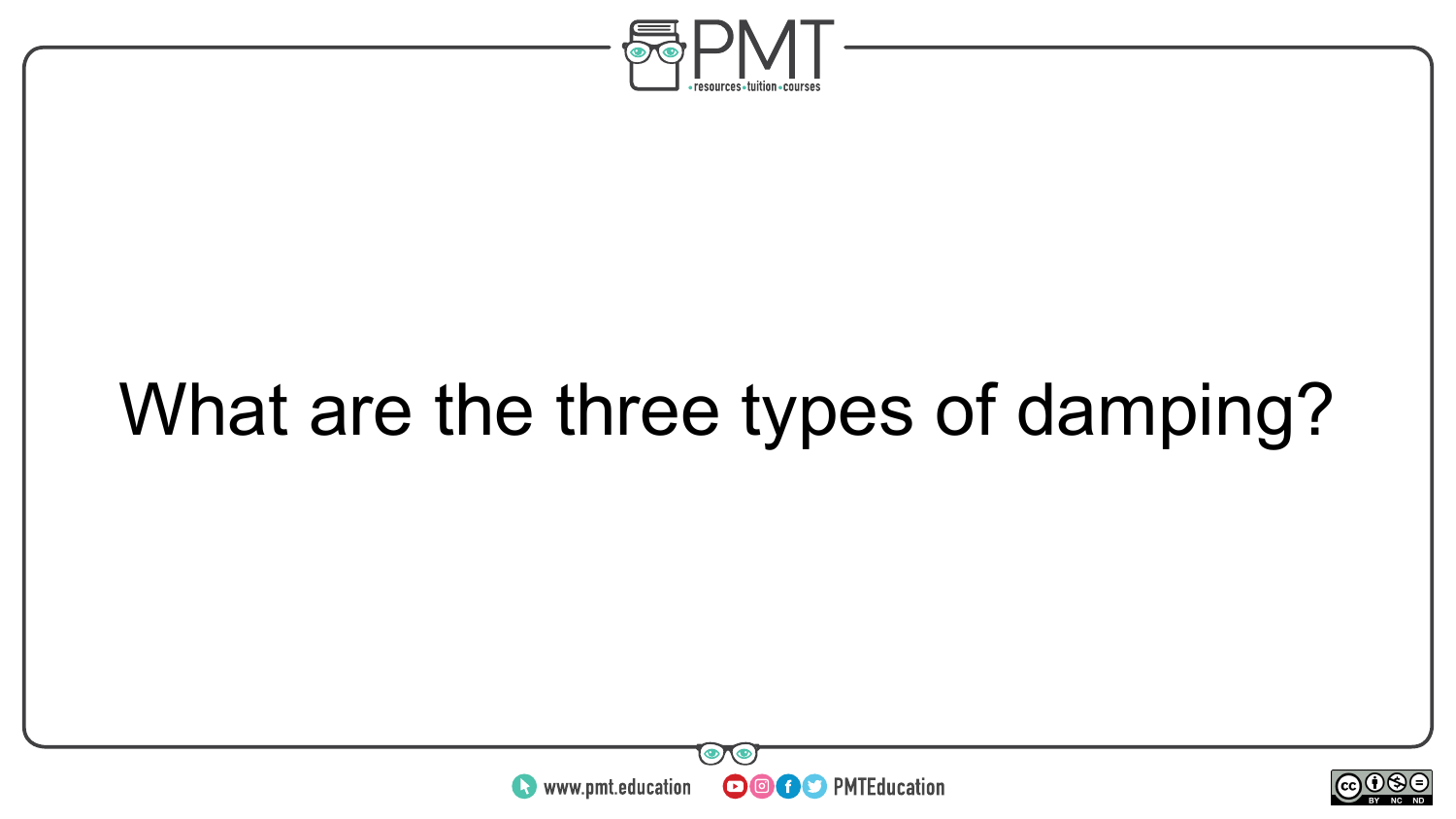

#### What are the three types of damping?

1. Light Damping 2. Critical Damping 3. Heavy Damping



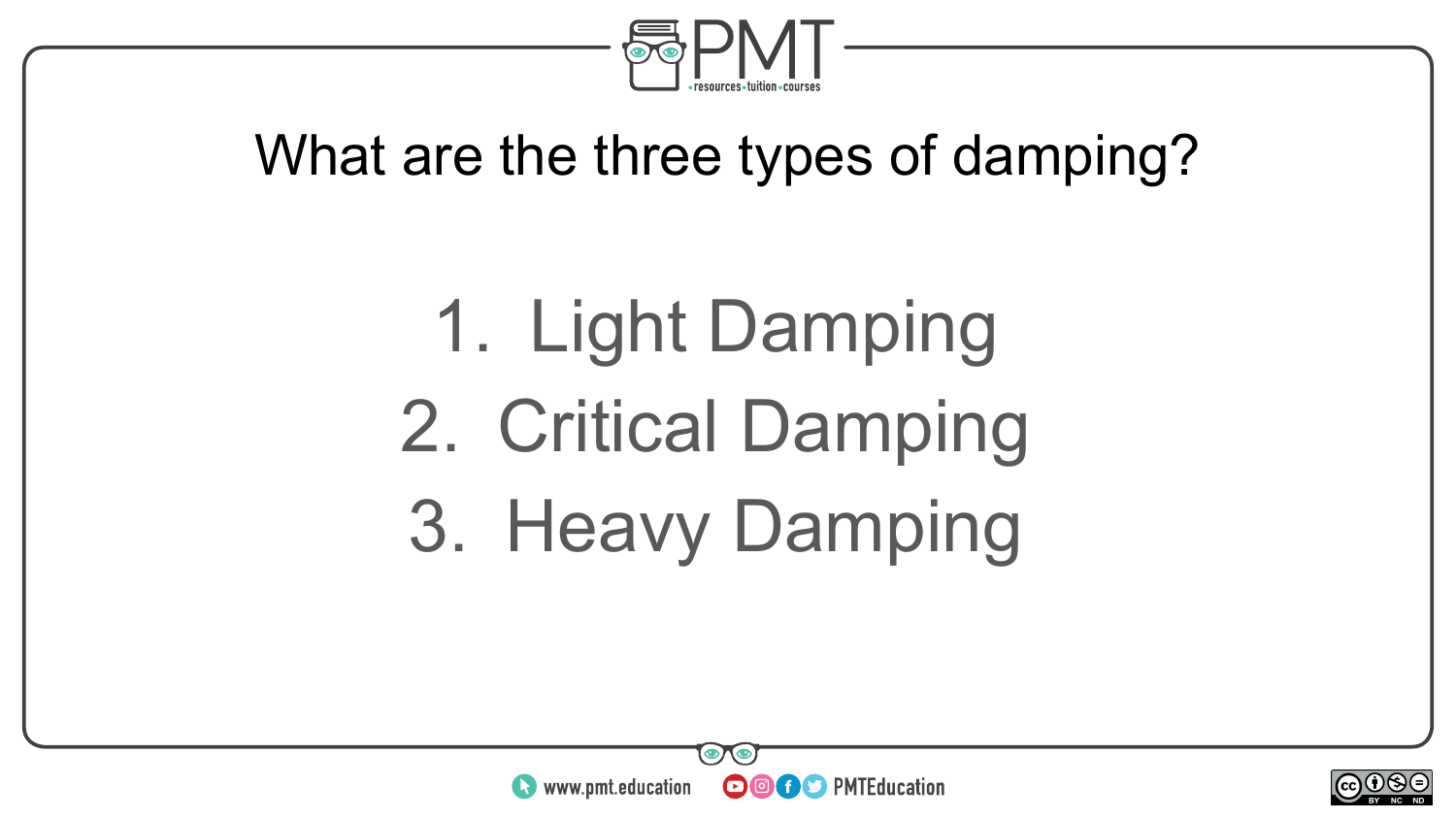

### What is critical damping?



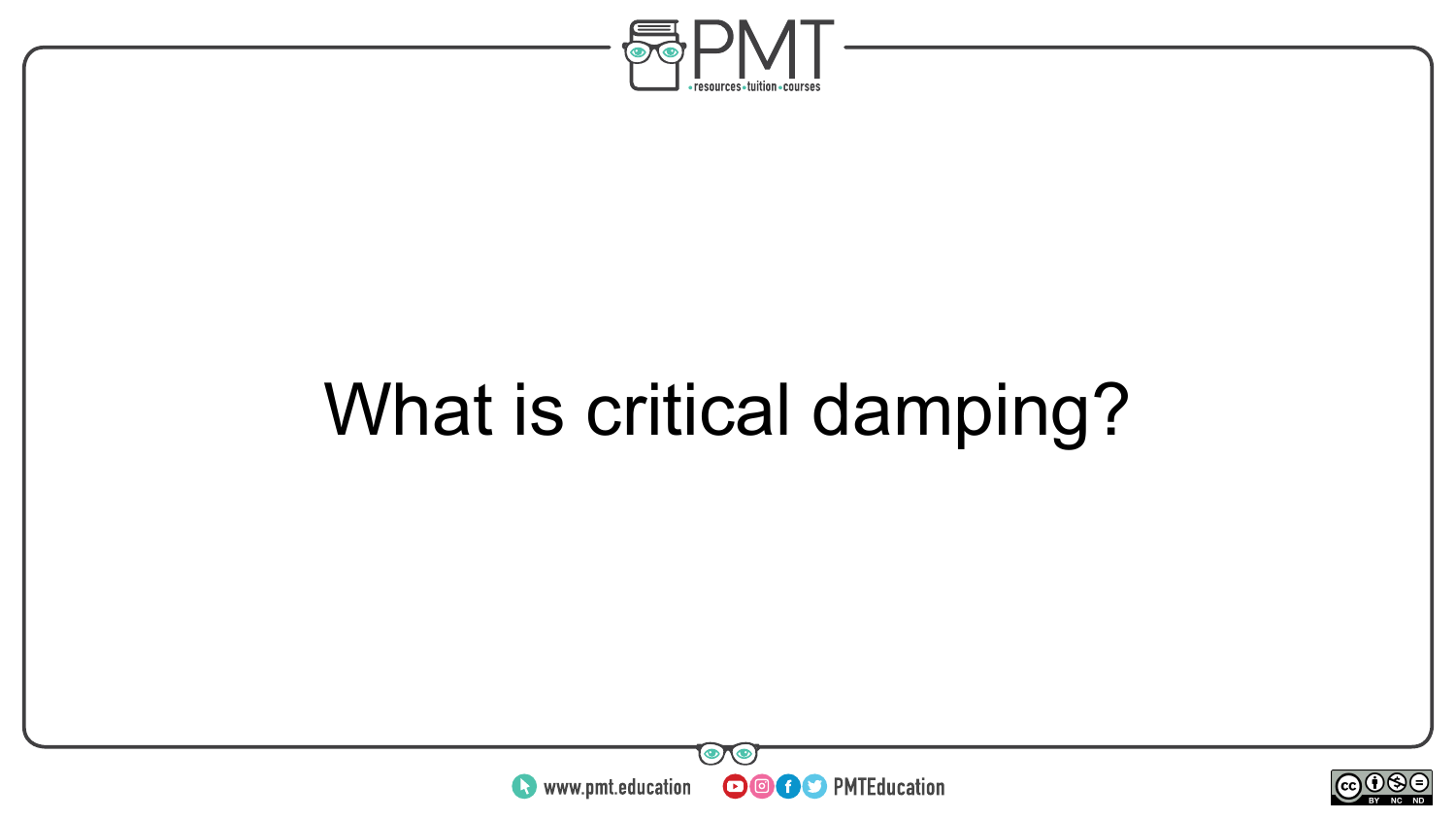

#### What is critical damping?

# Critical damping is when the damping causes the object to return to the equilibrium position in the quickest time possible without oscillating.



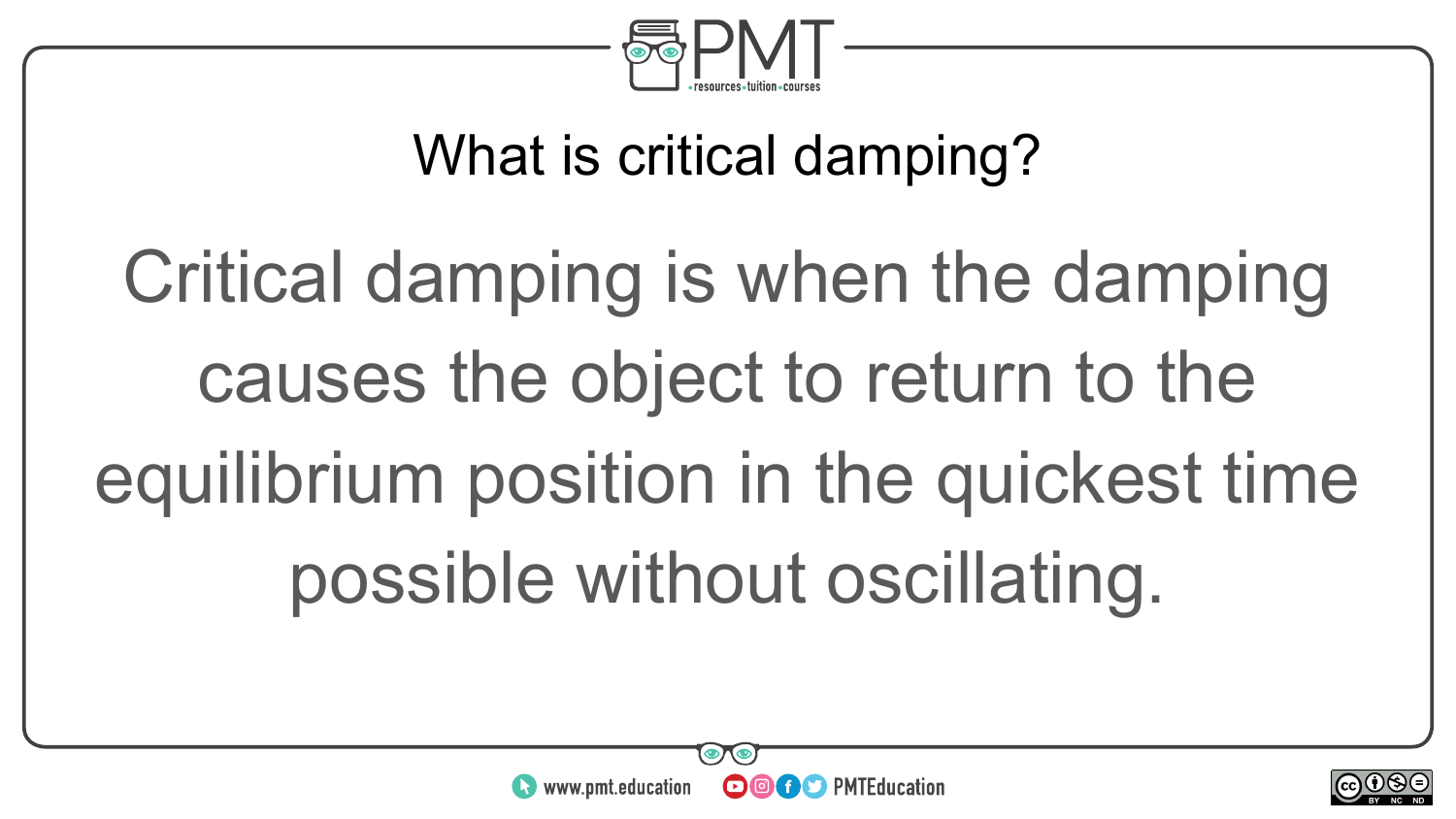

### State the equation for the total energy stored in a simple harmonic oscillator.



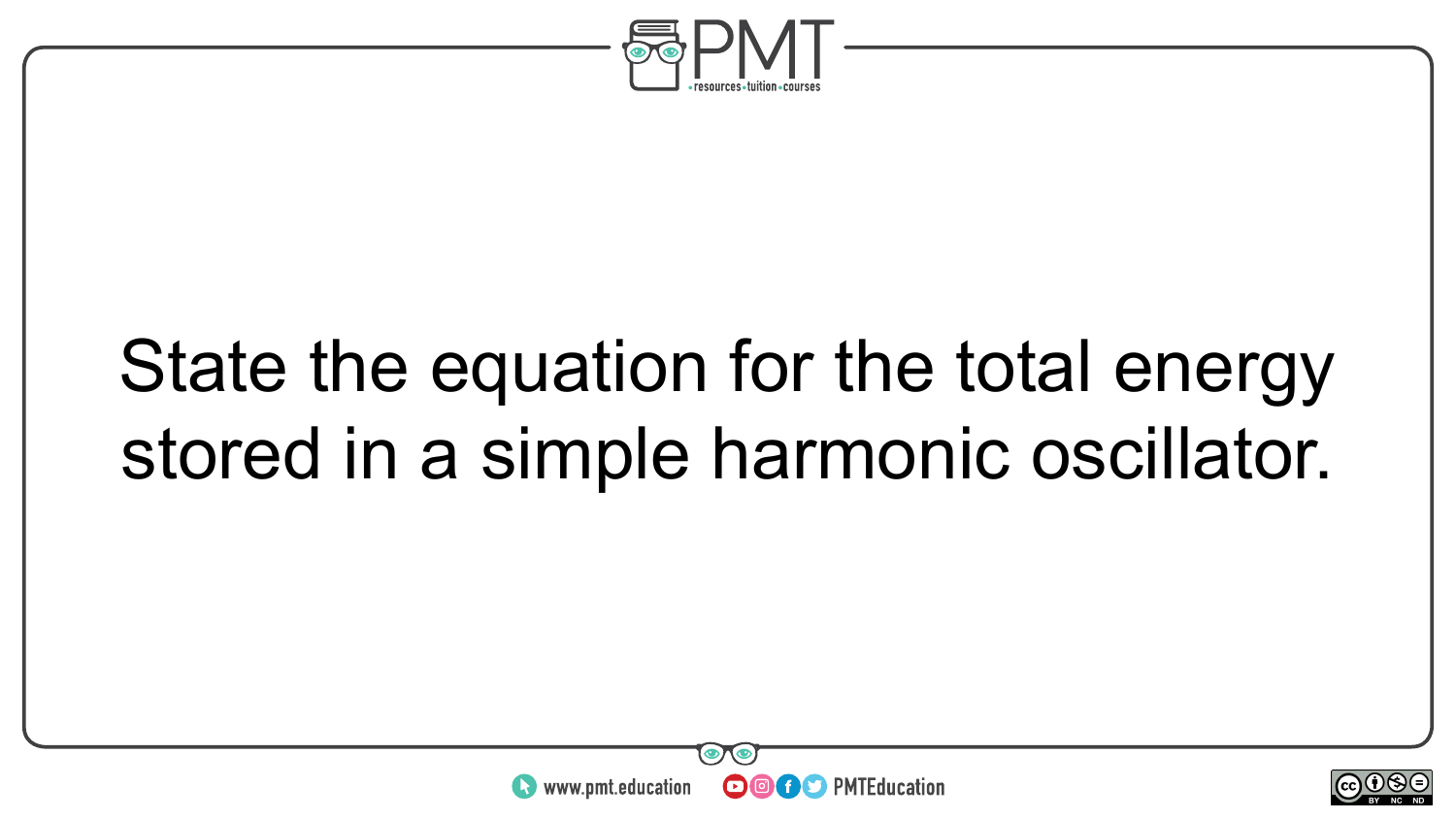

#### State the equation for the total energy stored in a simple harmonic oscillator.

### *Energy stored = ½ kA²*

## Where k is the spring constant, and A is the amplitude.



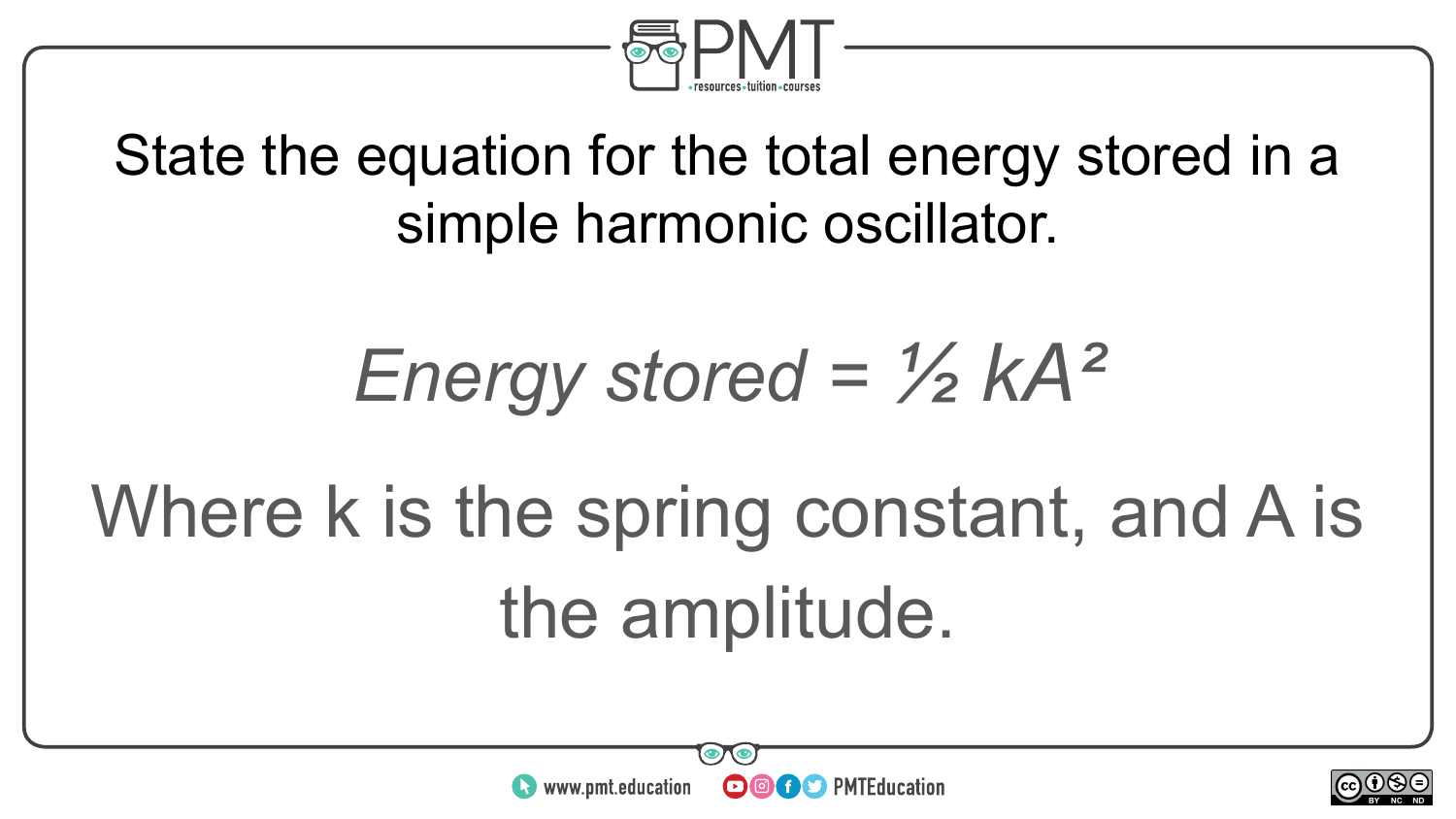

#### If the following graph shows displacement against time, what would the velocity-time graph look like?



 $\sim$ neel BY NC ND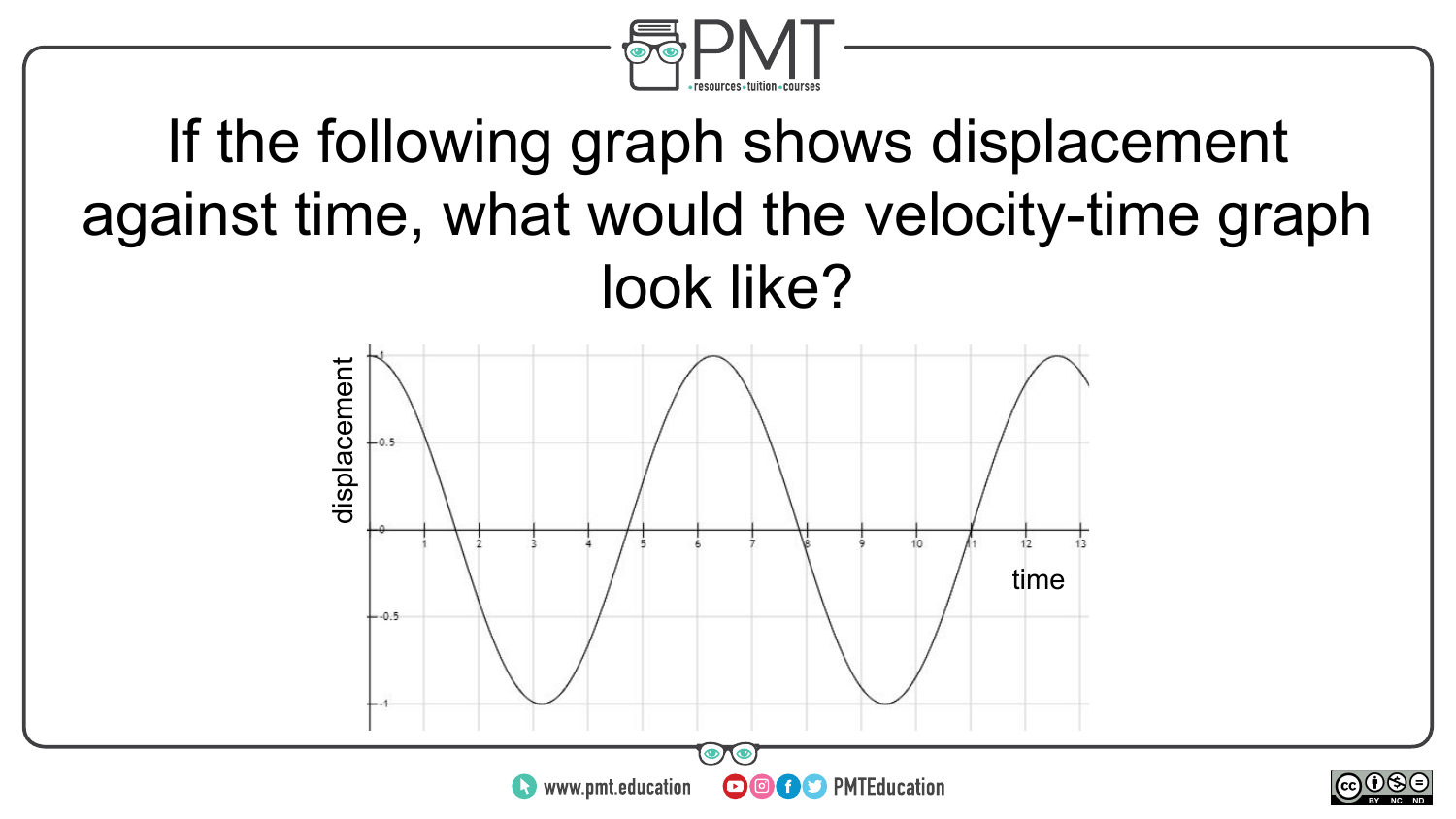

If the following graph shows displacement against time, what would the velocity-time graph look like?

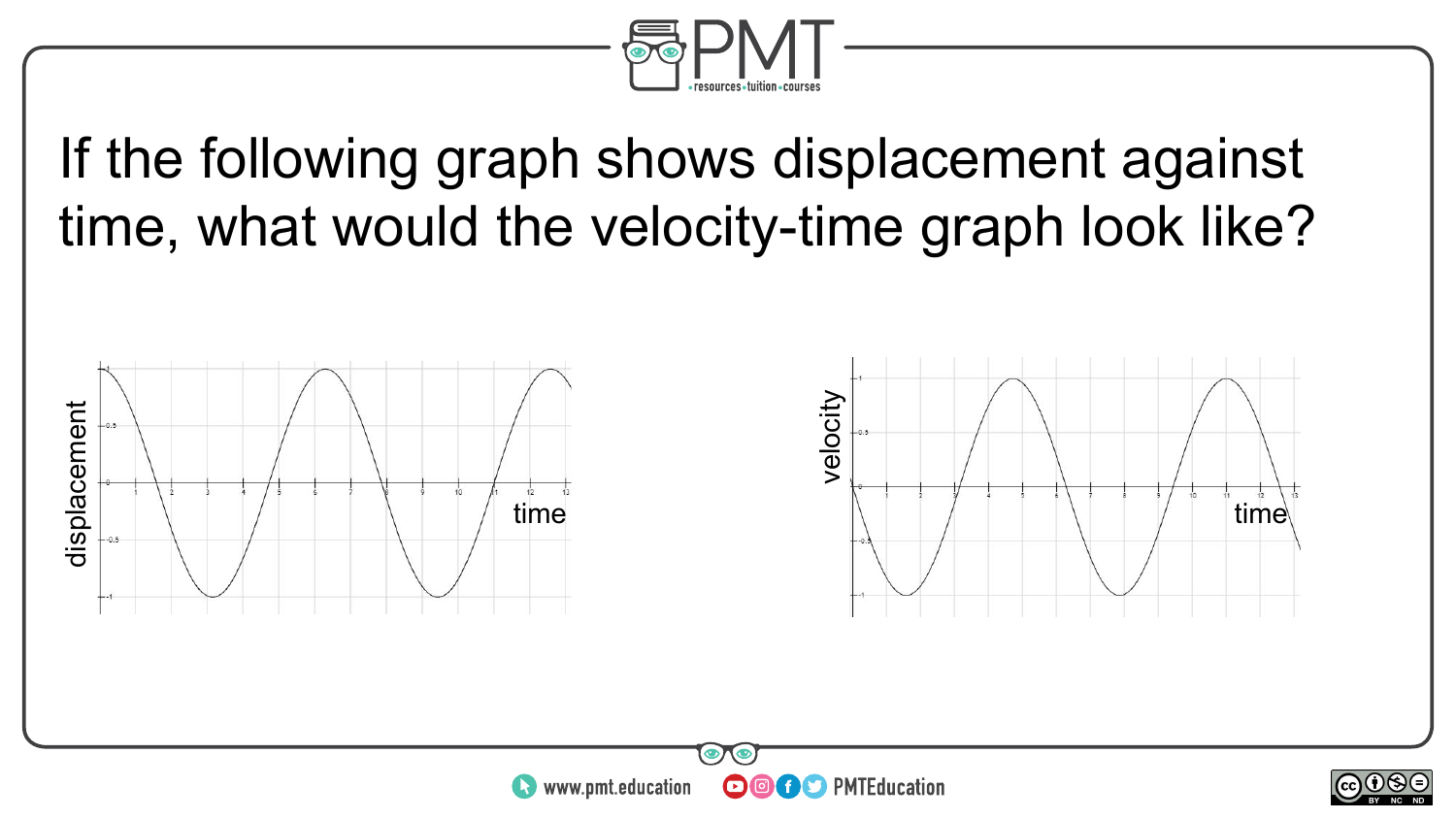

### If the following graph shows displacement against time, what would the acceleration-time graph look like?



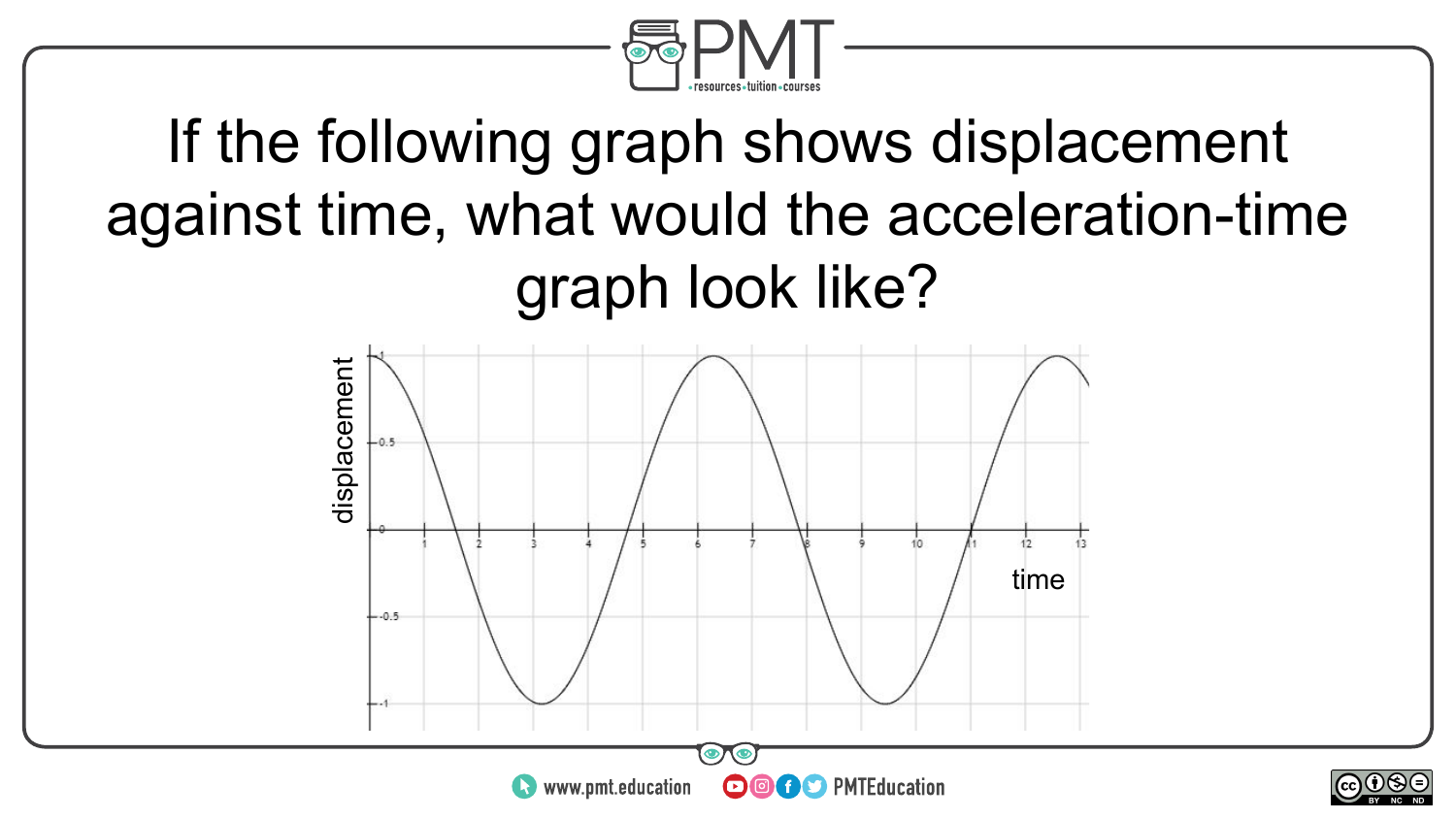

If the following graph shows displacement against time, what would the velocity-time graph look like?

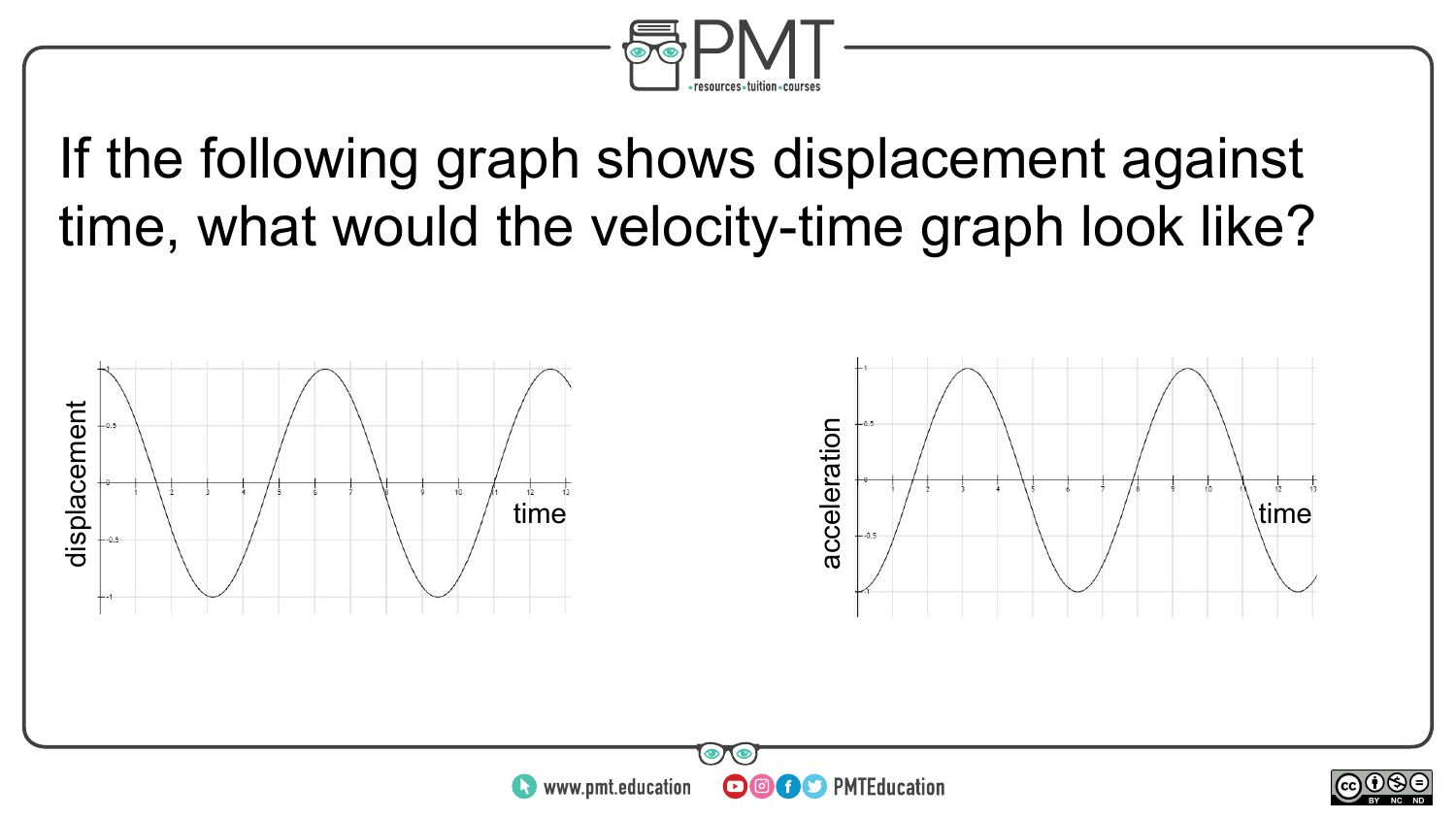

### What is the difference between free and forced oscillations?



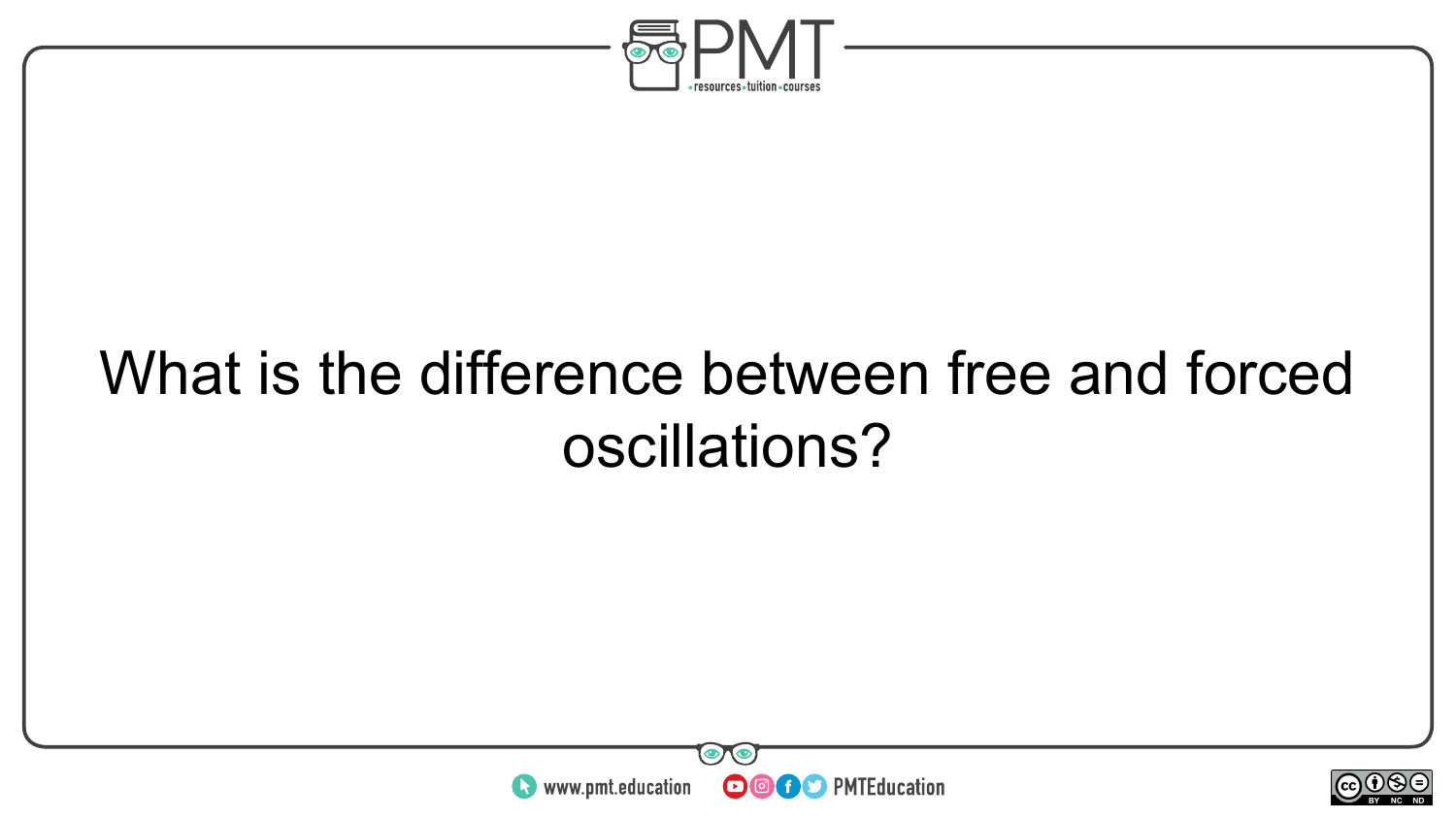

#### What is the difference between free and forced oscillations?

When an object oscillates without any external forces being applied, it oscillates at its natural frequency. This is known as free oscillation. Forced oscillation occurs when a periodic driving force is applied to an object, which causes it to oscillate at a particular frequency.

**OOOO** PMTEducation

www.pmt.education

 $\sim$ neel BY NC ND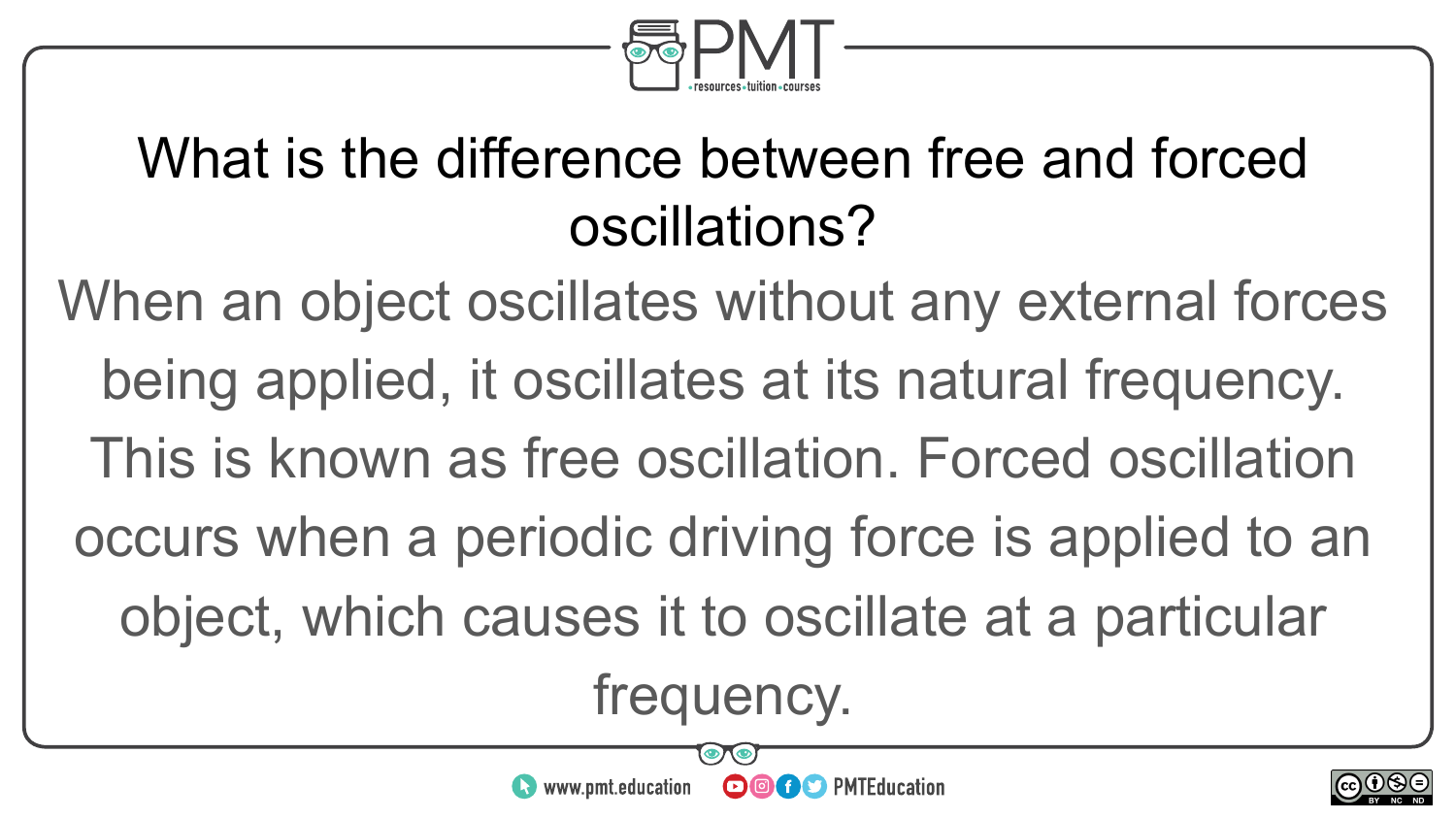

### How can time period be calculated for a mass-spring system and a pendulum respectively?